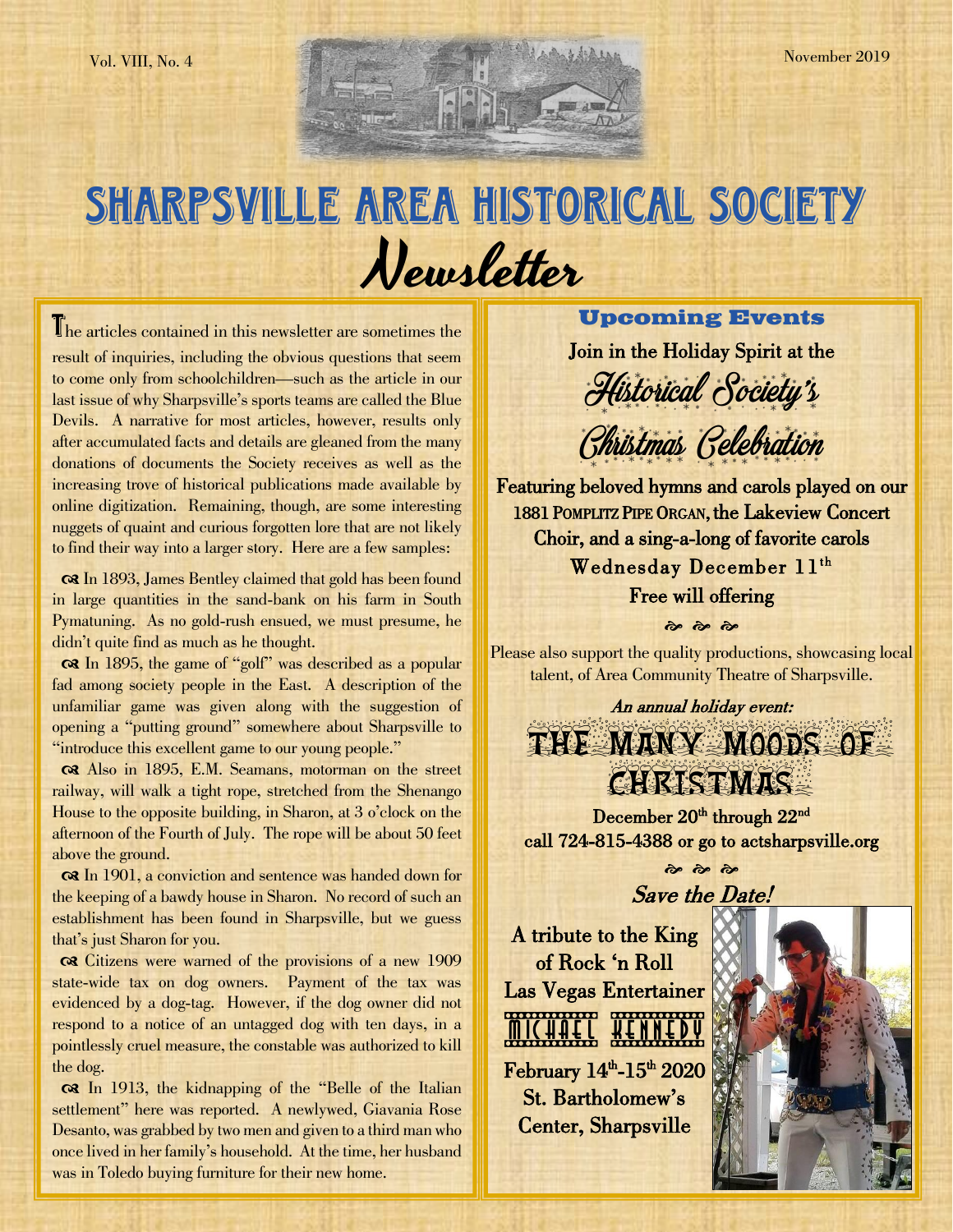#### **Engaging the Community**

 The Sharpsville Historical Society is planning a major project to beautify the borough and which incorporates our history. Discussions are ongoing for a large mural depicting a panorama of scenes of Sharpsville's history to be painted on a Main Street property. As details are being worked out with the artist and property owner, the main issue is funding. While a grant is being applied for, it would require at least a 50% match of the estimated cost of \$6,000 to \$10,000. Besides a direct donation, one way to support this project is to purchase a commemorative brick. Any unused funds would be directed toward the approximately \$55,000 needed to complete the restoration of our historic headquarters building.

> A 4" x 8" brick with three lines of inscription is available for \$75. An 8" x 8" brick with up to six lines of inscription may be purchased for \$125. The bricks would be placed around the Shenango Furnace Ingot Mould in the town park.

Please consider an "In Memory of" or "In Honor of" brick for a loved one. Maybe they worked at the Shenango, maybe they are a service member stationed overseas, maybe you want to honor your parents who contributed to the town in their quiet way, maybe you want to recognize a civic organization or High School Class, or maybe you want to memorialize a Sharpsville family name.

Order forms available on our website: sharpsvillehistorical.org

SHARPSVILLE HISTORICAL **SOCIETY BRICK FUNDRAISER THANK YOU** 

An 8" x 8" brick sample and a 4" x 8" sample





Where the bricks would be placed



Tony Liscio (r) is here presenting Bob Rannard of the Society with a rug loom. The home-based rug-making manufacture was conducted in South Pymatuning by the parents of Tony's departed wife, Mary Polochak Liscio.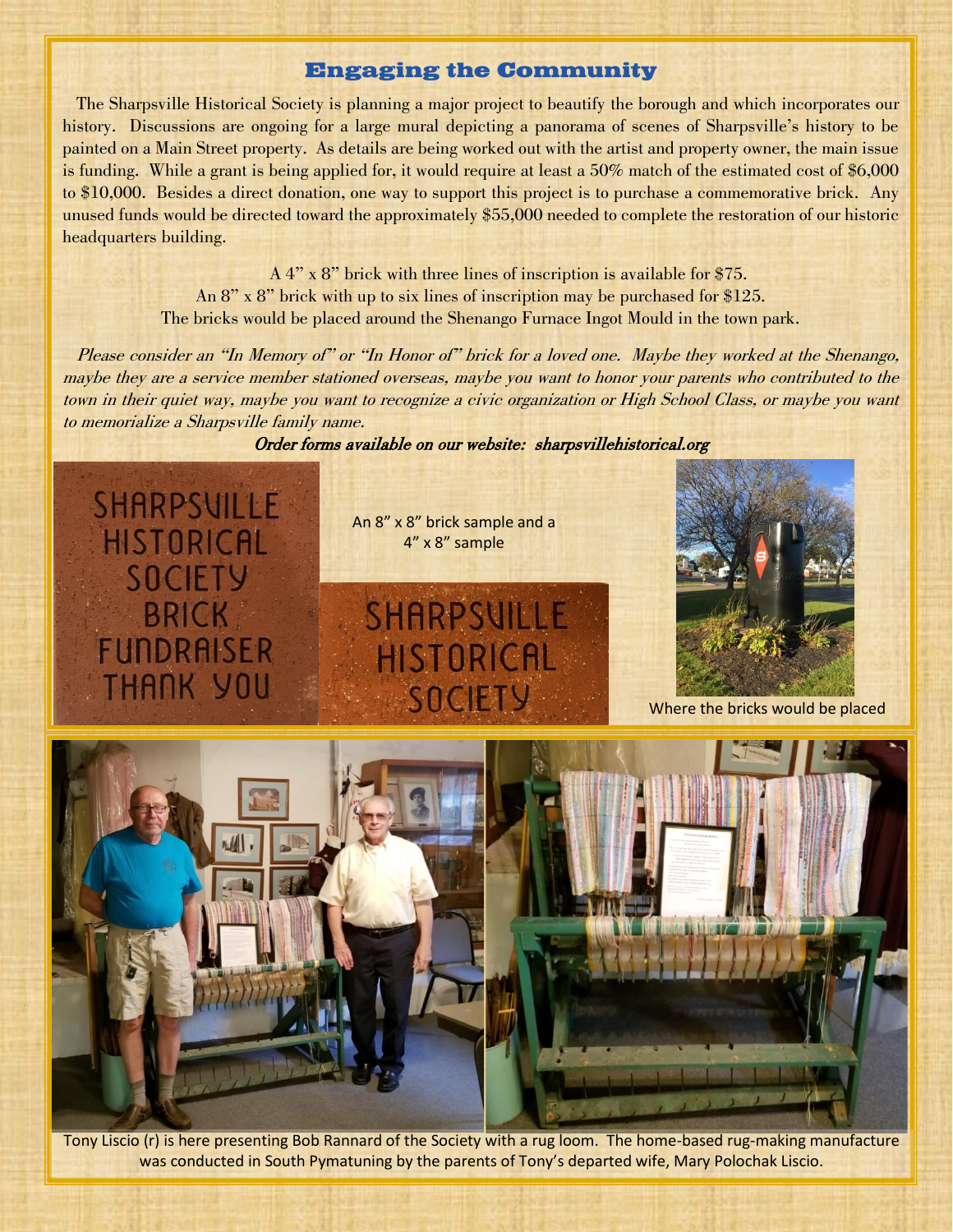#### **A Look Back**

#### Other Industries

 Famed for its blast furnaces and ingot mold foundries, Sharpsville was also home to a variety of other manufacturers and processors.

 In 1870, it was noted that the "thriving village of Sharpsville has 353 inhabitants and 13 manufacturing establishments employing 154 men and a capital of \$492,800."

 The feed mill hearkens back to Sharpsville's oldest "industry". In 1825 by the town's namesake, James Sharp, built his first gristmill. About eleven years later, a flood destroyed the brush dam that supplied the water for his millrace. He replaced it with a more substantial dam, and built a new grain- and saw-mill on the site of the current Feed Mill. In 1847, financial difficulties forced Sharp to forfeit the mill and leave town, with the mill passing through several hands during the 19<sup>th</sup> century. In the year 1900, John H. Miller erected the present mill structure on the site of the old one. The old millstones were replaced with an up-to-date roller mill, as well as a plan sifter, where horizontal layers of oscillating sieves separated the ground grain into various grades. Its elaborate system of chutes can still be seen. Likewise, the stone foundation of James Sharp's 1836 mill remains visible.

 Older yet was the mill at Orangeville (on the South Pymatuning side). In 1798, Jacob Loutzenhiser, first settler of the village, erected a saw- and grist-mill. Built of hewn logs and powered by a huge under-shot wheel, twenty-five feet in diameter, the mill was sold to Adam Haun in April 1802. He carried on the operation for many years, before being sold to George Hendrickson, followed by Mr. Fells. It continued operation into the  $20<sup>th</sup>$  century. A woolen-mill was also a feature of that village's early days; the works built by George E. Hull, though, burned down April 3, 1838.

 Similarly dependent on nearby farms, a cheese factory once stood on the South Pymatuning side of Orangeville, on the former Orangeville-Greenville Road. During the  $19<sup>th</sup>$  century it was built as a cooperative by local dairy farmers as an outlet for surplus milk. John Cook was its first cheesemaker and came to Orangeville from Andover, Ohio. Biggin & Sons later purchased the facility and installed a pasteurizing system. Biggins produced a wheel type cheddar cheese here in the early 1930s before they moved their operation to Sharon. This factory is likely the scene of an 1875 drama of crime and punishment that was reported in the newspapers:

 Some tramps broke into a cheese factory near Sharpsville the other night and skimmed all the milk and carried off all the cream, together with a considerable quantity of cheese. The tracks of a wagon were discovered near the factory the next morning, and a party starting after, overhauled the thieves in an out of the way place. As the dairymen were exceedingly lenient, as farmers and dairymen are too apt to be, they agreed that the offenders might depart upon their promising to come up to the captain's office and settle for what they had had, but from that time to the present they have heard nothing of their nocturnal customers.

 The present-day milk processing plant of Dean Foods, off Seneca Road in South Pymatuning is a far cry from the Orangeville cheese factory. It currently employs around 300, relies on dairy farms in a 250-mile radius, and delivers to grocery stores in about a 200-mile radius. Dean, the present owner, expanded facility after its purchase from Hawthorne Melody, which had, in turn, purchased what was originally the Brookfield Dairy, which the Yourga family had moved to South Pymatuning in 1935.

 Makers of carriages and buggies, like the old water-powered grain mill, are artifacts of bygone days. Joseph Byerly, "manufacturer of wagons, carriages, and sleighs," was located  $\frac{1}{2}$ 



Joseph Byerly residence and carriage works, 1876

mile west of Sharpsville at what is still known as Byerly's corners (the intersection of Buckeye and Ivanhoe). Moving there in 1859 after operating in Sharon for four years, Byerly worked as a carriage-maker as late as 1918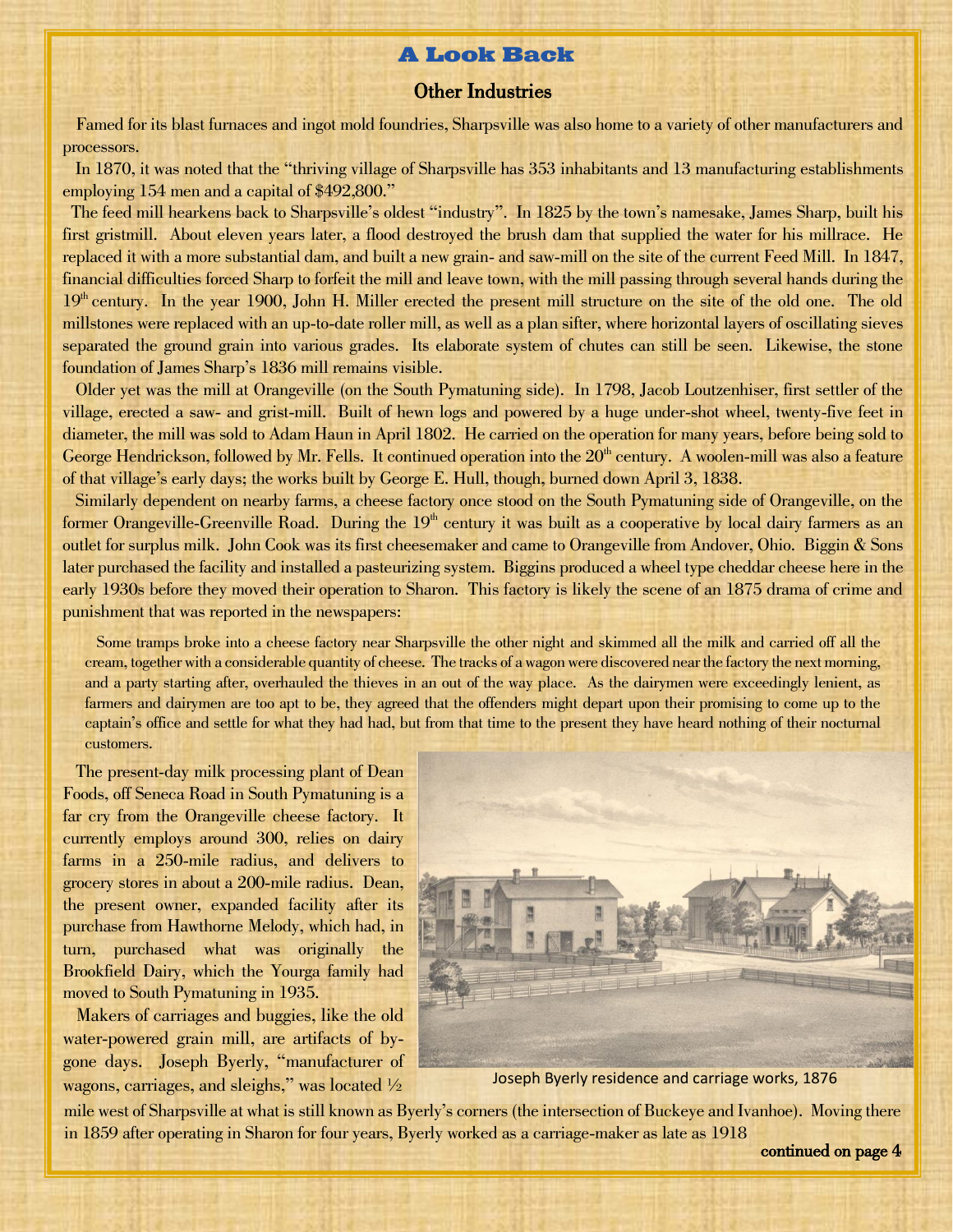#### Other Industries, cont'd.

before retiring. A competitor, J.W. Dickinson's Carriage and Wagon-Works was located at Sharpsville in February 1882. General blacksmithing and horseshoeing were adjunct operations. The Dickinsons, Sr. & Jr., had previously worked in Clarksville, and considered themselves as the successors of the Eagan Bros. firm. "Eagan & Bro., carriage makers and blacksmiths," is listed on Furnace Street in a 1879-80 City Directory. Dickinson's shop was described as a two-story 70' x 30' foot shop; the outline of such a substantial building, labelled "Dull & Eagan Carriage Works" is shown on Furnace Street in an 1873 map.

 An 1872-73 directory lists on High Street an L. Batherst, Founder, of which little is known. A more substantial establishment, though was Geddes, Ainsworth & Co., established in 1868 as an iron and brass foundry and machine shop. The company subsequently reformed as Geddes, Pierce & Co., Geddes, Young & Co., and finally a partnership between William Geddes and Daniel Eagan in 1876. (The cast iron front of the Pierce Opera House is marked as made by Geddes, Pierce, & Co., 1871.) By 1882, the plant had expanded to six buildings on Shenango St. and had developed an extensive trade across several states. The following year, Eagan sold his interest and moved to Sharon, where he held an interest in the Sharon Machine Company and Sharon Steel Castings Company. The latter firm made the first steel in Sharon and was eventually acquired by the American Steel Castings Company of which he was first vice-president. By 1895, the plant is labelled the E.W. Bailey Foundry & Machine Shop. Two years later, though, the occupant was now the Sharpsville Foundry & Machine Co., reorganized with George W. Johnson, and Eagan, again, purchasing an interest. This was short-lived since, in 1897, the venture was placed in receivership. By 1891, further west around the present address of 140 W. Shenango Street, is the D.R. Inglis Machine Shop. David R. Inglis' business continued until around 1912.

#### **With Gratitude**

Rod Alexander made a significant contribution toward trimming our large sycamore tree whose overhanging branches was endangering our headquarters building.

#### **Membership Report**

 The following new members have joined since the last newsletter:

#### Altha Graham, as a lifetime member

 The support of our new, renewing and lifetime members keeps the Society running and is greatly appreciated.

#### **Volunteers Needed**

 Our headquarters building is open for visitors the first and third Saturday of the month from 1:00 to 3:00. One or two volunteers are needed to greet visitors. A script describing the building's architecture is provided. Visitor traffic is steady but light, so you won't be overwhelmed.

If you can help, please call 724-962-2392 to get on the schedule.

 $\frac{1}{2}$  and an

 In addition, various projects call for a couple hours of work just once, twice, or three times a year. If you want to help the community but are hesitant about making a large time commitment, let us know and we can find a project to match your time and inclination.

#### **Collections Update**

- Jennifer Wallitsch donated several class photos from the high-school class of her great-uncle and grandfather from the 1930s and 1940s, as well as the associated class reunion photos.
- Bob Verholek donated a promotional corkscrew from H.M. Thompson, Wholesale Liquor Dealer from the early 1900s.
- Lorraine Mondich donated a framed decorative 1915 wedding certificate of a Sharpsville couple.

#### **Contact Us**

website: www.sharpsvillehistorical.org email: sharpsvillehistorical@hotmail.com

see our website for officers' phone numbers

Headquarters: 131 N. Mercer Ave., Sharpsville, Pa.

Mailing address: 955 Forest Lane, Sharpsville, Pa. 16150

Meetings are held the First Monday of the Month at 7:00pm at our headquarters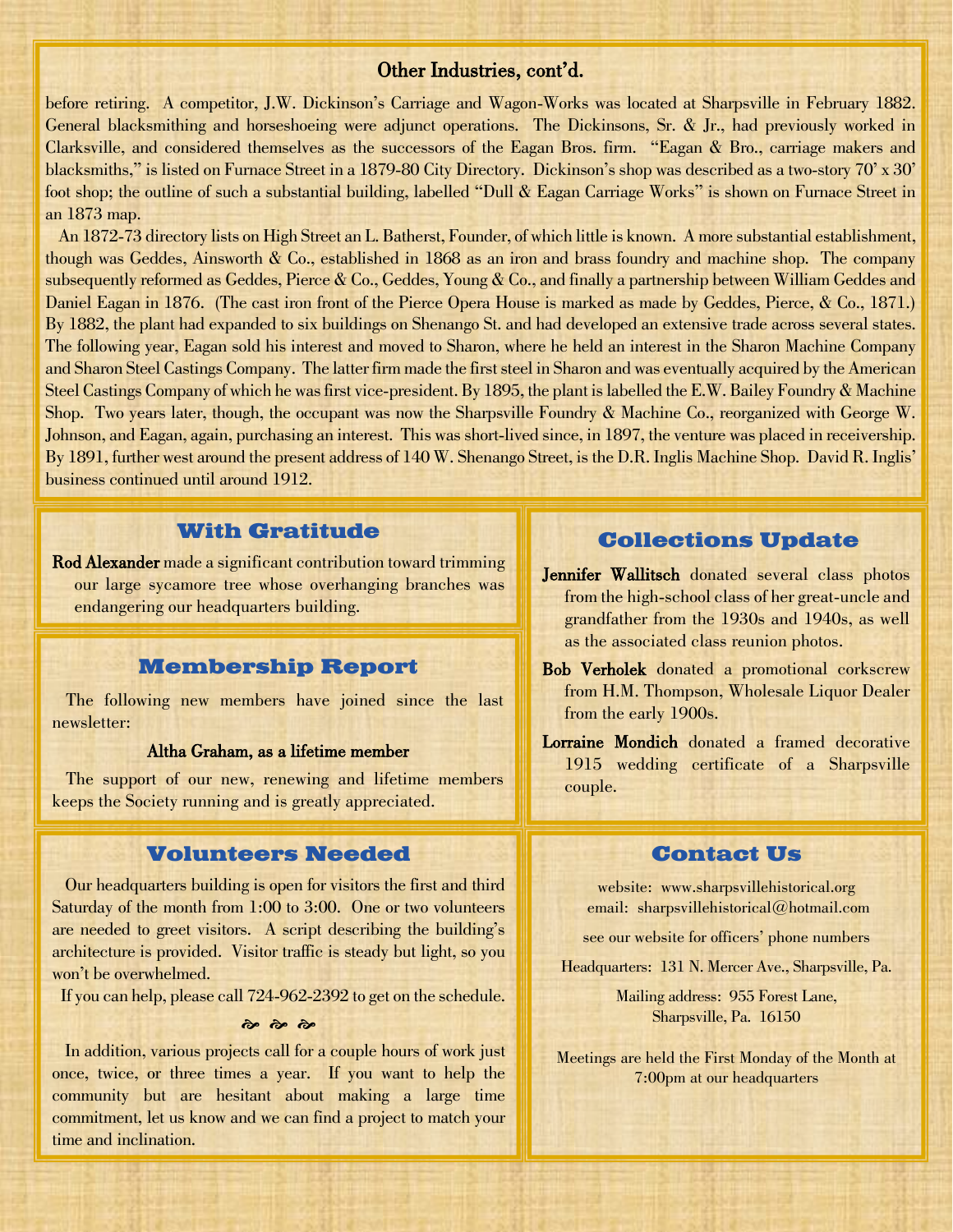Woodworking was initially the province of Thomas G. Robinson and his sons. A planing mill was built some time during the 1860s by Robinson and John Cooke. Robinson was also a building contractor and used the output of the mill to construct wood frame buildings here, including the original First Methodist, First Baptist, and St. Bartholomew's churches. At some point Cooke sold his interest to J. Taylor of Greenville, who later moved to Sharon. The mill was located alongside the river, across the canal from the Sharpsville Furnace. After canal traffic ceased, this section of



An 1873 map shows the location of Robinson Cooke Planing Mill (left) and Dull & Eagan Carriage works (center right).

the canal would follow the bed of the Sharon Railway (which would soon become part of the Atlantic & Great Western and eventually the Erie Railroad). As a result, Robinson sold the property to the railroad. The building was moved to Byerly's Corners, where it became part of Joseph Byerly's carriage works. That building was torn down in 1947. The equipment was sent to Grinnell, Iowa where it was used in the manufacture of grain harvesting headers. Robinson helped set up the machinery, staying in Iowa for a few years.

 After his return, about 1880, Robinson set up a furniture factory and show-room in a two-story 20' x 50' building. They later erected three more buildings and a connecting bridge in the northern half of the block between N. Second and N. Third Streets. He dealt in parlor organs and sewing machines, and possibly in furniture items other than those he made. (Interestingly, this was part of an unlikely combination with undertaking, as an 1881 newspaper advertisement announces: "Furniture and Undertaking—T.G. Robinson—Dealer in Furniture, Sewing Machines and Organs. Repairing furniture a specialty. Undertaking in all its branches, promptly attended to." We do not know whether the factory also made coffins.) By 1895, the facility had expanded and was now termed the Robinson Bro's. Table Factory. By then, T.G. Robinson's

business: boys had taken over the Scott, Charles, William, Harry, and Frank. Beyond their regular line of work, other wooden items they manufactured included the steamer *Oneida* that travelled to Trout Island, as well as the rowboats available there for visitors. The versatile Robinson brothers then purchased the Sharpsville Electric Co. in 1897. Frank was electrocuted at the plant in 1899. Scott took over the undertaker trade as well,



Layout of the Robinson Bros. Table Factory from the 1900 Sanborn Fire Insurance Map

until 1904 when he started selling real estate and insurance. Ads from the mid-1890s show the continuation of the retail sales with a funeral parlor: "S.A. Robinson, Sharpsville Furniture & Undertaking Rooms." The table factory continued described in 1908 as manufacturing extension tables—seems to have closed by 1913. Thomas G. Robinson died in 1890, and his wife Jodi "Ma" Robinson in 1920. She was known for sitting on her front porch, smoking her corn-cob pipe.

Cont'd. on page 6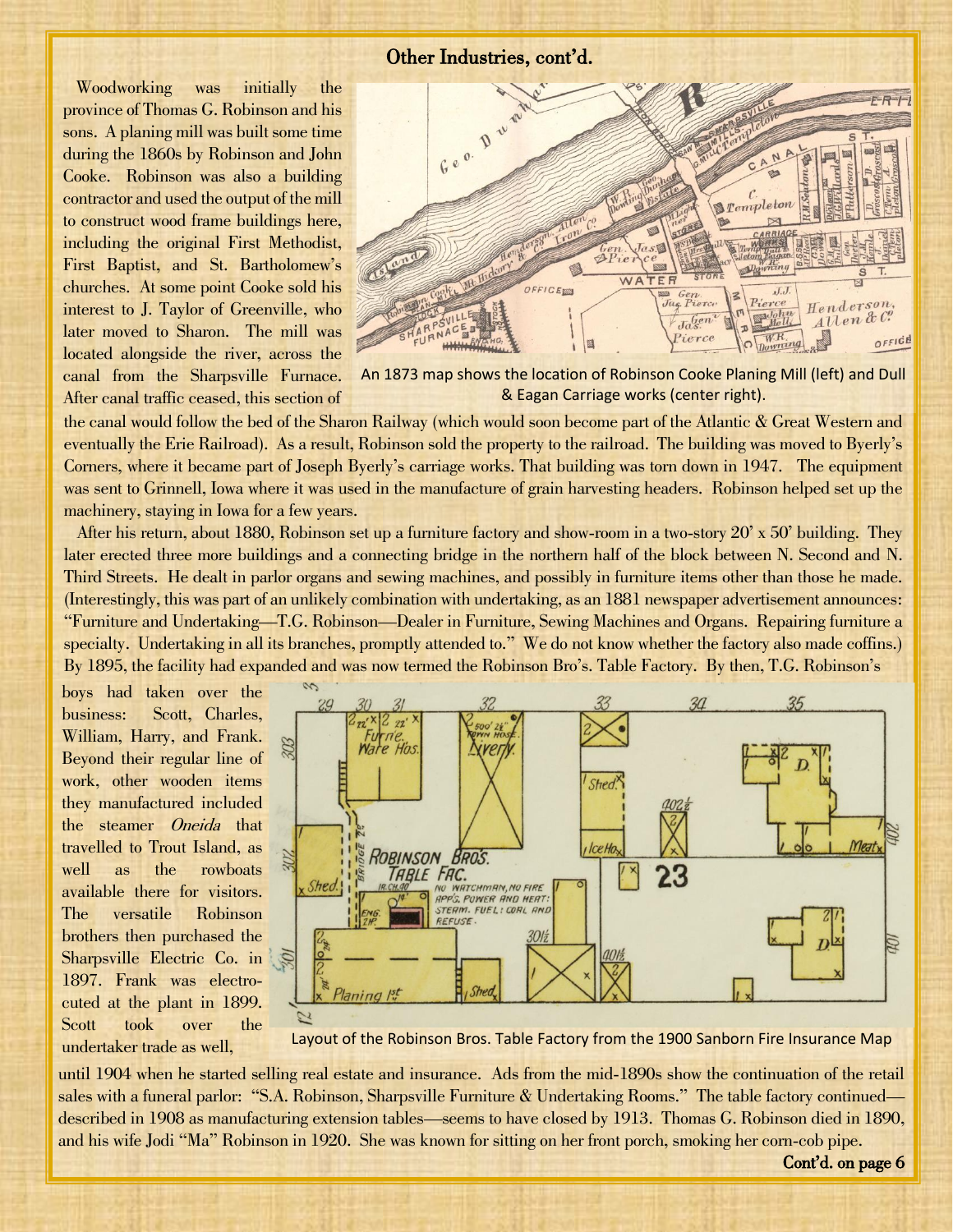#### Other Industries, cont'd.

The building at 29 N. Second Street, until recently occupied by Cattron Communications and now by Webb Winery, is a remnant of the manufacturing complex.

 Another planing mill appeared by 1905, operated by Erastus Gaines. By 1909, E.L. Gaines & Son, had grown to employ twelve workers, and in 1912, the saw and planing mill also included a shop making doors and sashes. It stood about where the Sharpsville V.F.W. is now.

 A pallet factory in South Pymatuning continues Sharpsville area woodworking. Johnson Industries originally operated in Orangeville, Ohio but in April 1966 was forced to relocate due to the construction of the Shenango Valley Reservoir. The new site was located in South Pymatuning along State Line Road. The plant continues operation under the name of Limpach, Inc. who acquired it in 1987.

 The ill-fated elastic enamel plant was located along the Erie & Pittsburgh rail line and was profiled in the March 2015 issue of this newsletter.

 Industries dependent on the blast furnaces and ingot mold foundries here included a slag company. Standard Slag was organized in 1912 and then sold to Cambria Slag in 1937. They processed and sold the slag from the Shenango Furnaces. In addition, Sharpsville Slag Company operated near the Claire Furnace. The output of their crushing plant was mixed in a slurry and pumped in a pipe to the hillside across the river. General Woodcraft, at least for a time, and Sharon Pattern Works, when they moved here from Sharon around 1973, made wooden patterns for the ingot molds. Clarksville Sand Company supplied sand for the ingot molds. Today, Development of Sharpsville Furnace, Ltd. occupies the land once owned by the sprawling Shenango Furnace complex. A crushing plant processes not only the old furnaces' slag that has been mined there, but also trucked-in construction debris to serve as base for road and construction fill.

Some manufacturers are known only by a brief mention in a newspaper. Their presence here his ice cream factory at Sharpsville to Messrs. Reimold and Buchannon. Further traces of this may have been fleeting. A broom factory here is noted in 1878. In 1888, the nail factory was reported as shut down. That same year, The Sharpsville Boot and Shoe Company, Ltd. was likewise dissolved. (In an 1887 newspaper, a Humeston, Iowa merchant advertised a full line of goods for ladies, misses and children made by the Sharpsville Shoe Co., every pair of these goods are fully warranted.") It was located on Shenango Street, in the middle of the block between Mercer Avenue and the town park. We are informed in 1909 that Allie Bolton sold manufacturer have not been found though.

 Another short-lived firm was a wire goods factory. In February 1899, it was reported that the Wire Novelty Works will be removed to Sharpsville where the citizens have taken \$30,000 in stock in the concern. Three months later, the firm, apparently re-named The Shenango Specialty Works, Limited, announced the establishment of an export trade with Germany and Austria. It was expected that this new industry in Sharpsville "is likely to become an important factor in the manufacturing line and may grow to be an extensive establishment." Their 52 page catalogue listed a wide variety of wire goods including produce baskets, floor mats, stair treads, flower stands, hammocks, and fencing. A map dated January 1900 places what is termed Sharpsville Specialty Works locates the manufacturer on Mercer Avenue in what is now a vacant lot at the corner of High Street. It was not in the 1905 edition of the map.

in 1907, just 20 years after it was built. whether this was the same brickyard reportedly operated at the East End, in the area of The 1887 Iowa newspaper ad A brick works was located here in the early to mid-1880s, supplying the bricks for the First Universalist Church and Mercer Avenue (later Deeter) School building. It is not known Twitmyer and Covert Avenues. This East End or Irishtown brickyard may also have supplied the infamous "soft brick" that necessitated tearing down St. Bartholomew's Church building

 A.M. Smith & Son, appears in a 1908 City Directory. The firm was described as an "artificial stone manufacturer," which was the term at the time for cement block. It was located on Walnut Street, across from Erastus Gaines' planing mill. In 1912, the firm was now known by Karl Smith (the "& Son"), and is described as a cement block factory. Another cement block factory, Valley Supply Company, located near the old Claire Furnace, began production in 1945.

Wilbert J. Vath started a shop fabricating grave stones and memorials in 1920. Vath Monument Works was located on

"Buffalo Boot," WHICH IS THE BEST FITTING, BEST WEARING AND OHEAP-EST BOOT FOR THE MONEY WE EVER OFFERED. WE ALSO CARRY A FULL LINE OF GOODS FOR LADIES, MISSES AND CHIL DREN, MADE BY THE

WE ALSO SELL THE

#### **Sharpsville Shoe Co.,**

EVERY PAIR OF THESE GOODS ARE FULLY WARRANTED. IN ADDITION TO THESE LINES OF GOODS WE HAVE MANY OTHER LINES OF GOODS TO SELECT FROM. OUR BOOT AND SHOE STOCK IS THE LARGEST OF ANY IN THIS PART OF THE STATE, AND WE WILL AT ALL TIMES (+UARANTEE, GOODS AS REPRESENTED AND AS CHEAP AS THEY CAN BE BOUGHT ANY WHERE.

for Sharpsville-made shoes